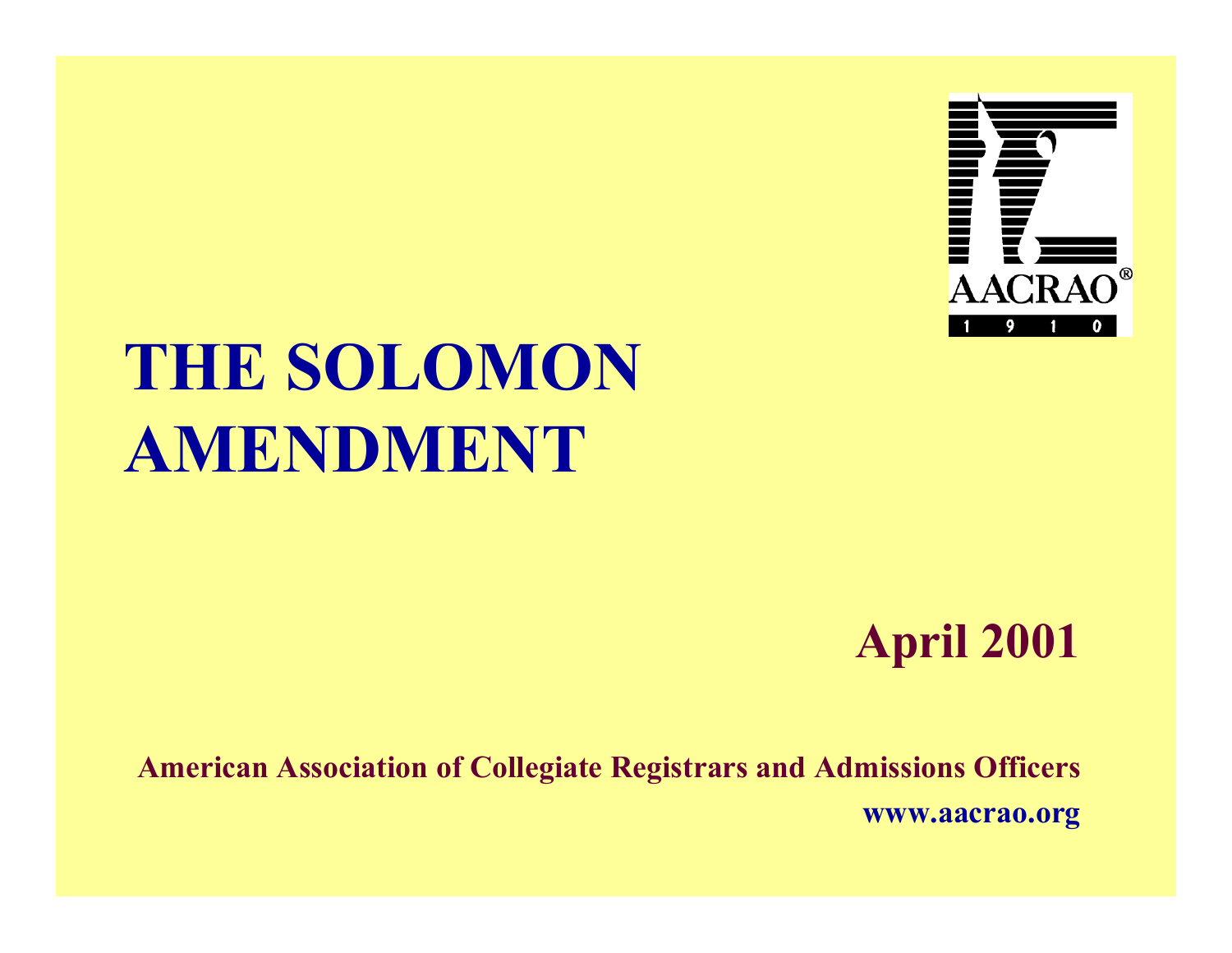#### **PLEASE NOTE**

• The following general information is provided for AACRAO members' professional development. Institutions are strongly encouraged to develop any campus policies through consultation with legal counsel.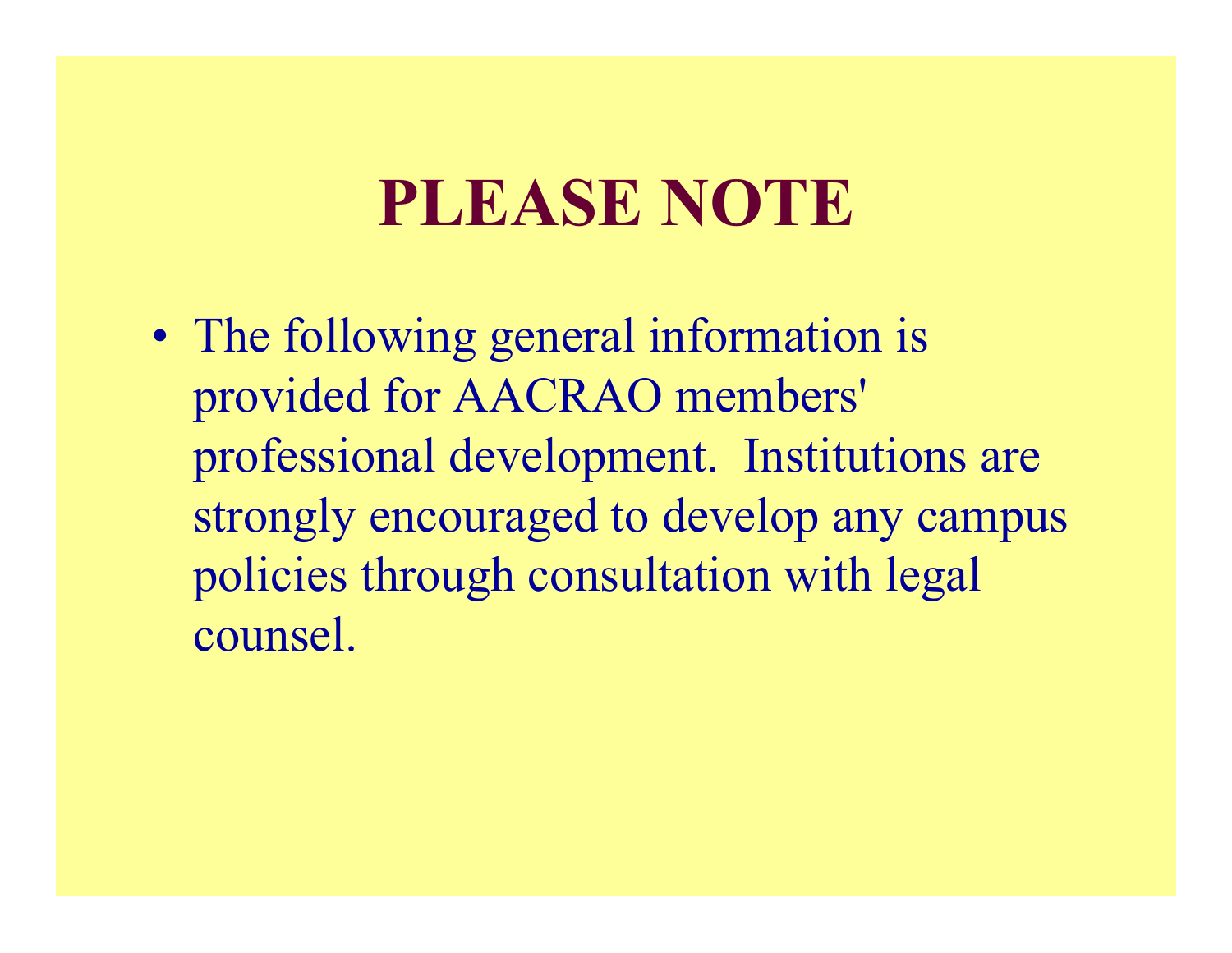**BACKGROUND OF THESOLOMON AMENDMENT**

- Final regulations published Oct. 23, 1998; 32 CFR Part 216 by Dept. of Defense; Interim Rule published Jan. 13, 2000.
- DoD title: "Military Recruiting and ROTC Program Access to Institutions of Higher Education"
- Statute: Nat'l Defense Authorization Act for FY95, the Nat'l Defense Authorization Act for FY96, and the Omnibus Consolidated Appropriations Act, 1997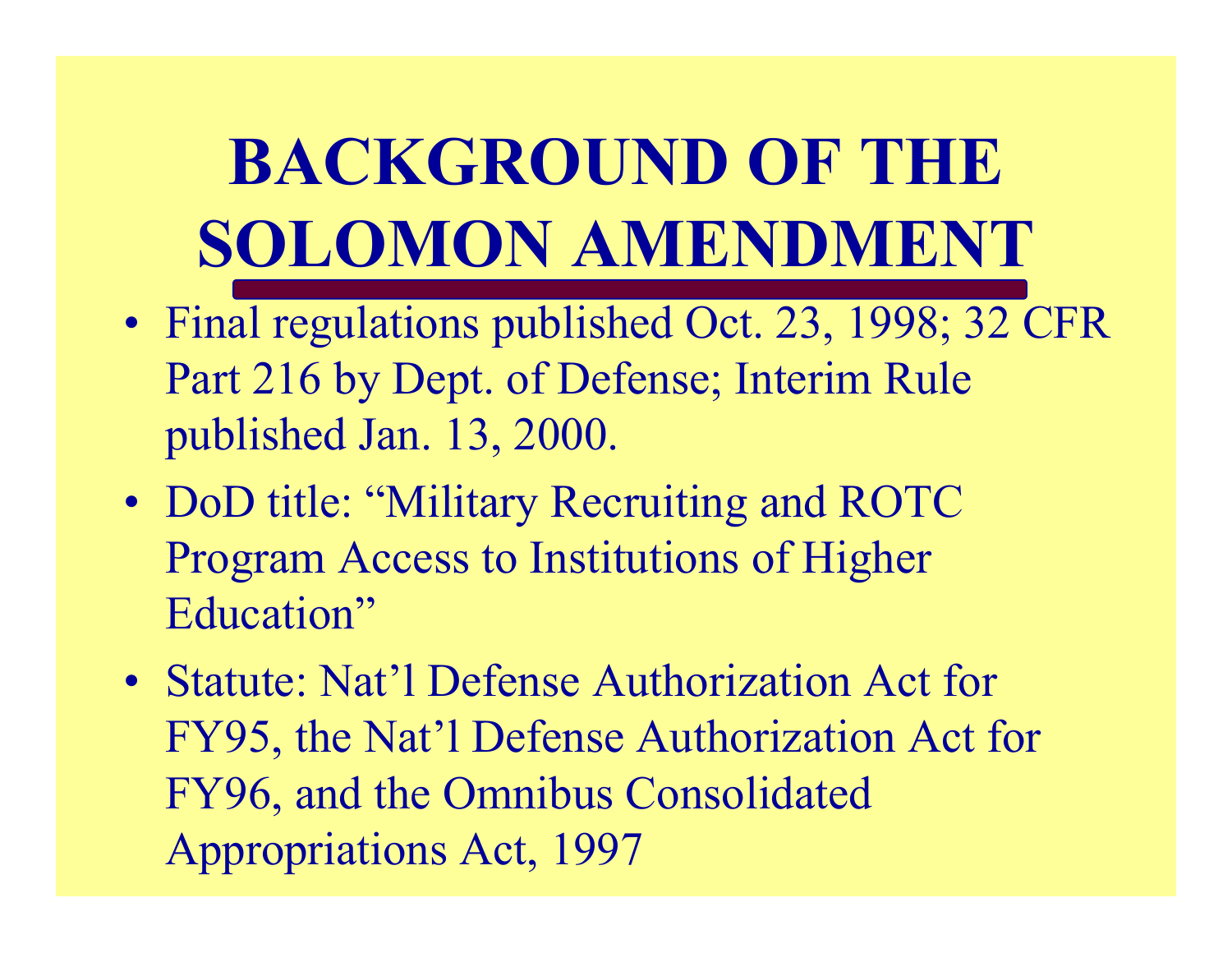## **AACRAO Recommendation**

- PRINT OUT FINAL REGULATIONS, READ THEM CAREFULLY, REFER TO THEM OFTEN
	- Regulations are available on AACRAO's Compliance Web page at

www.aacrao.org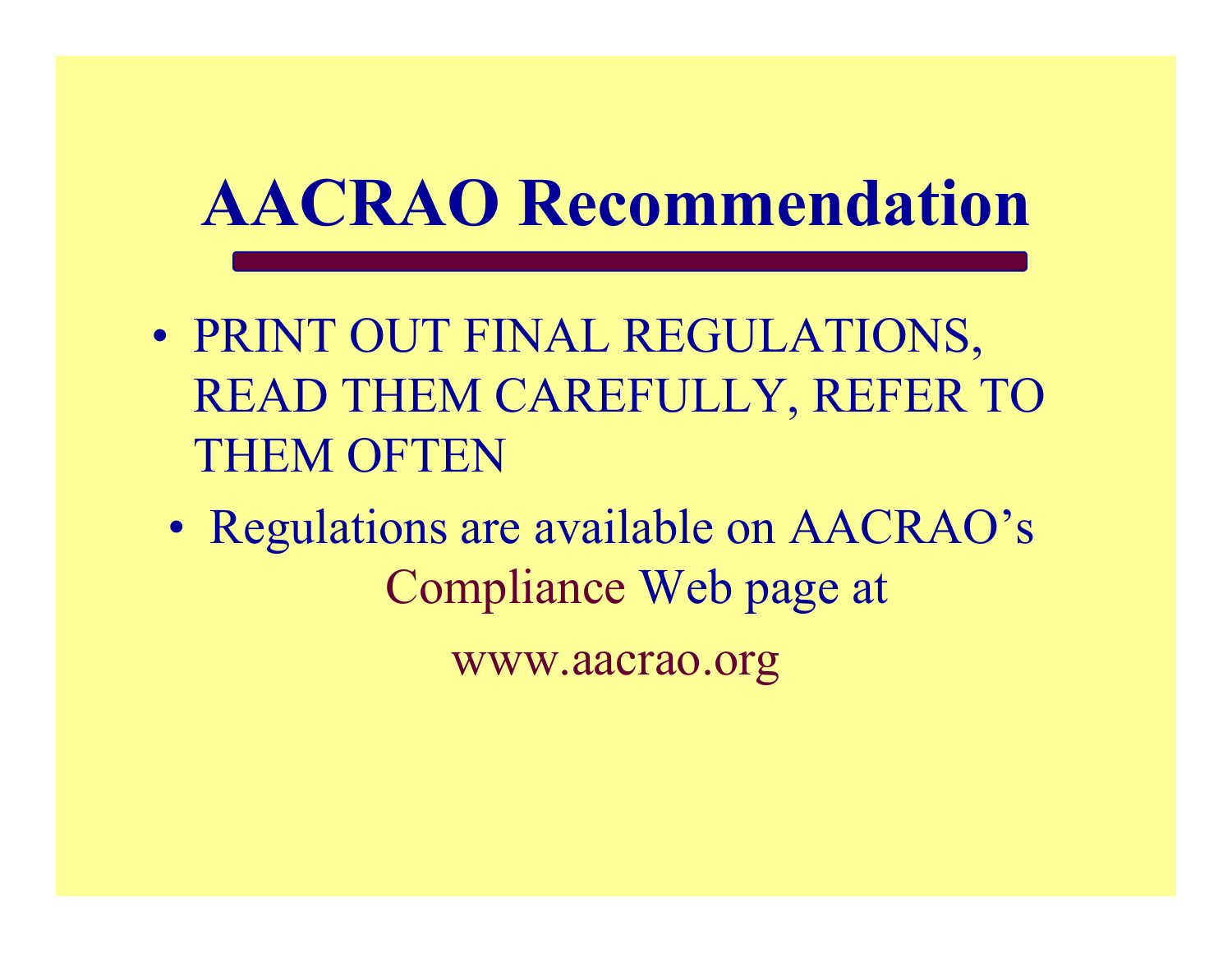# **SOLOMON AMENDMENTIMPLICATIONS**

- Gives branches of the military access to student directory information which would have been been denied them under FERPA (the Family Educational Rights and Privacy Act of 1974)
- Institutions that refuse to comply with military requests for student info. may be denied or may lose Depts. of Education, Defense, Labor, Health and Human Services, Transportation federal funds. These include research grants, etc., but not student aid.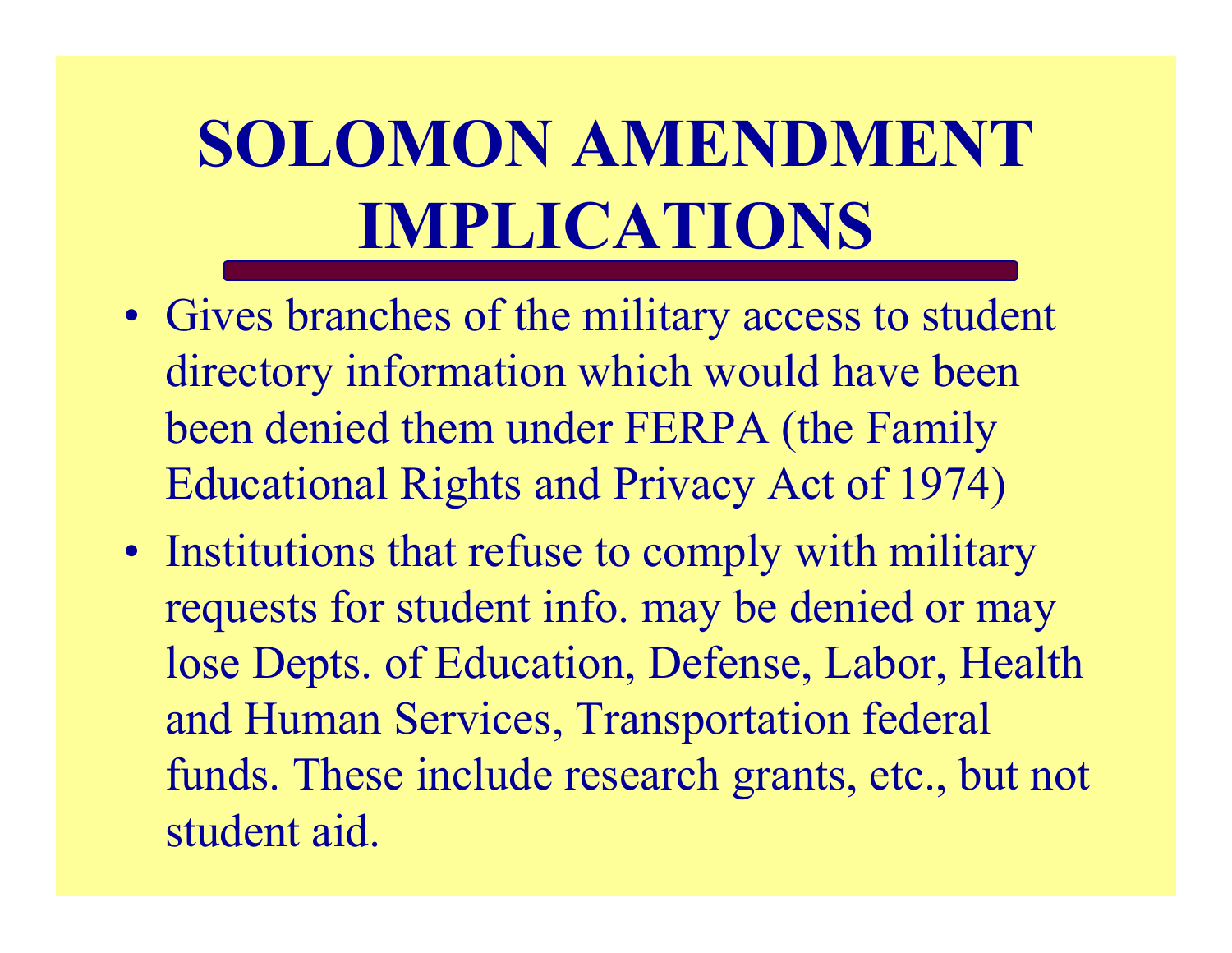**"Student Recruiting Information"**

• Under FERPA, reporting student info. to public is unlawful; under Solomon, it is **required** that institutions fill **military** requests for 'student recruiting information'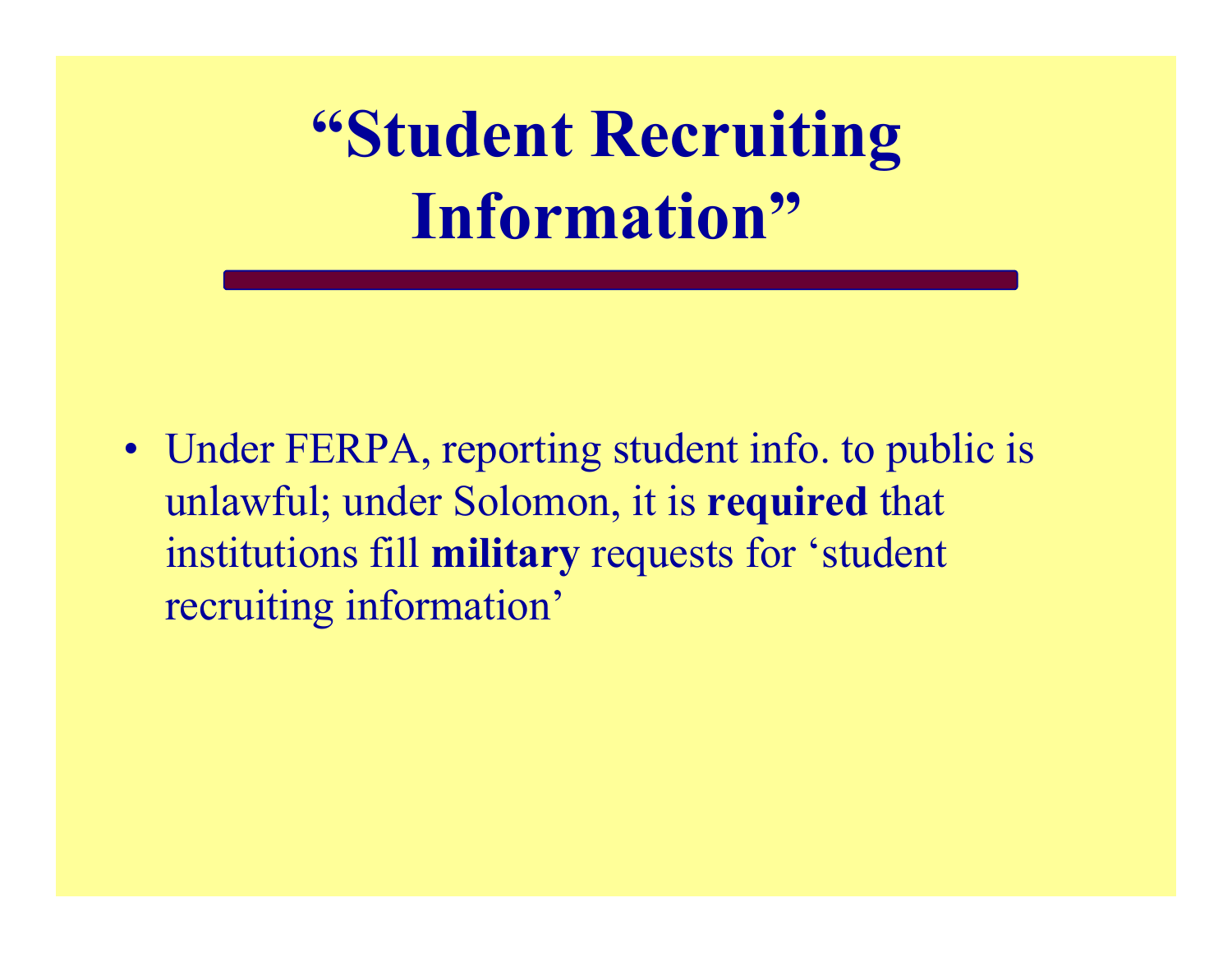## **"Student Recruiting Information"**

- "Student Recruiting Info." includes:
	- student's name, address, telephone number, age (dob), place of birth **\***, class, major, degrees rec'ed **\***, most recent educational institution attended\* (\* Not in final '98 regs, but '00 Interim Rule says institutions could lose DoD funds if this information is not provided)
	- Gender, race/ethnicity/nationality, drop-outs, veteran status **NOT** allowed to release
- Solomon defines a "student" as a person over 17 years of age enrolled for 1 or more credit hours at the institution.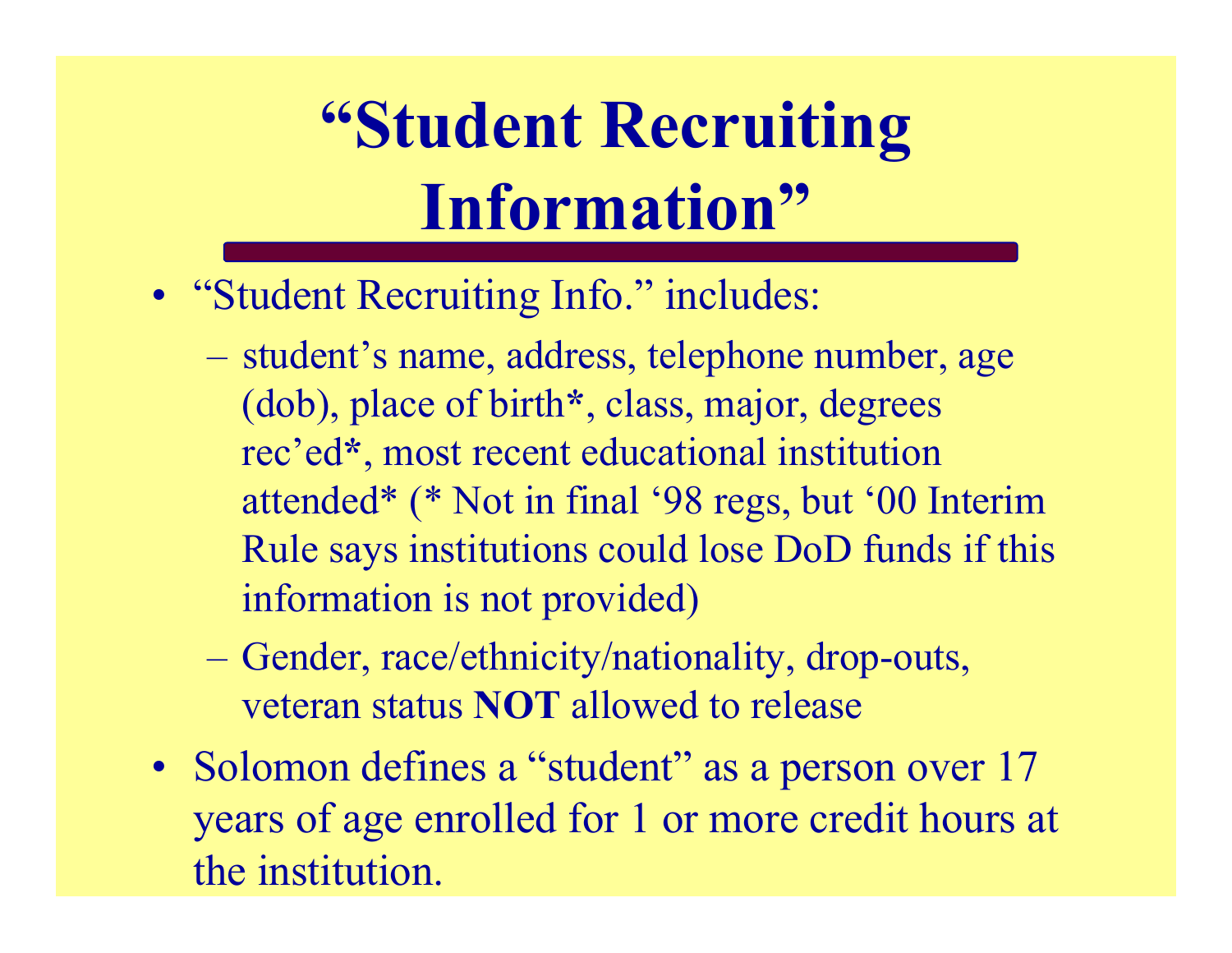## **STUDENT RIGHTS**

- Students may, under FERPA, deny military recruitment officers access to school-designated directory information by "opting out"
	- **DoDefense must accept school policy/student wishes as long as school certifies that NO prospective employers are allowed access to a student's info.**
	- **If "opting out" is applied ONLY to the military, school may be in violation of Solomon; the law states that it is NOT "necessary or appropriate" for students/schools to refuse directory info. specifically to military representatives and ROTC**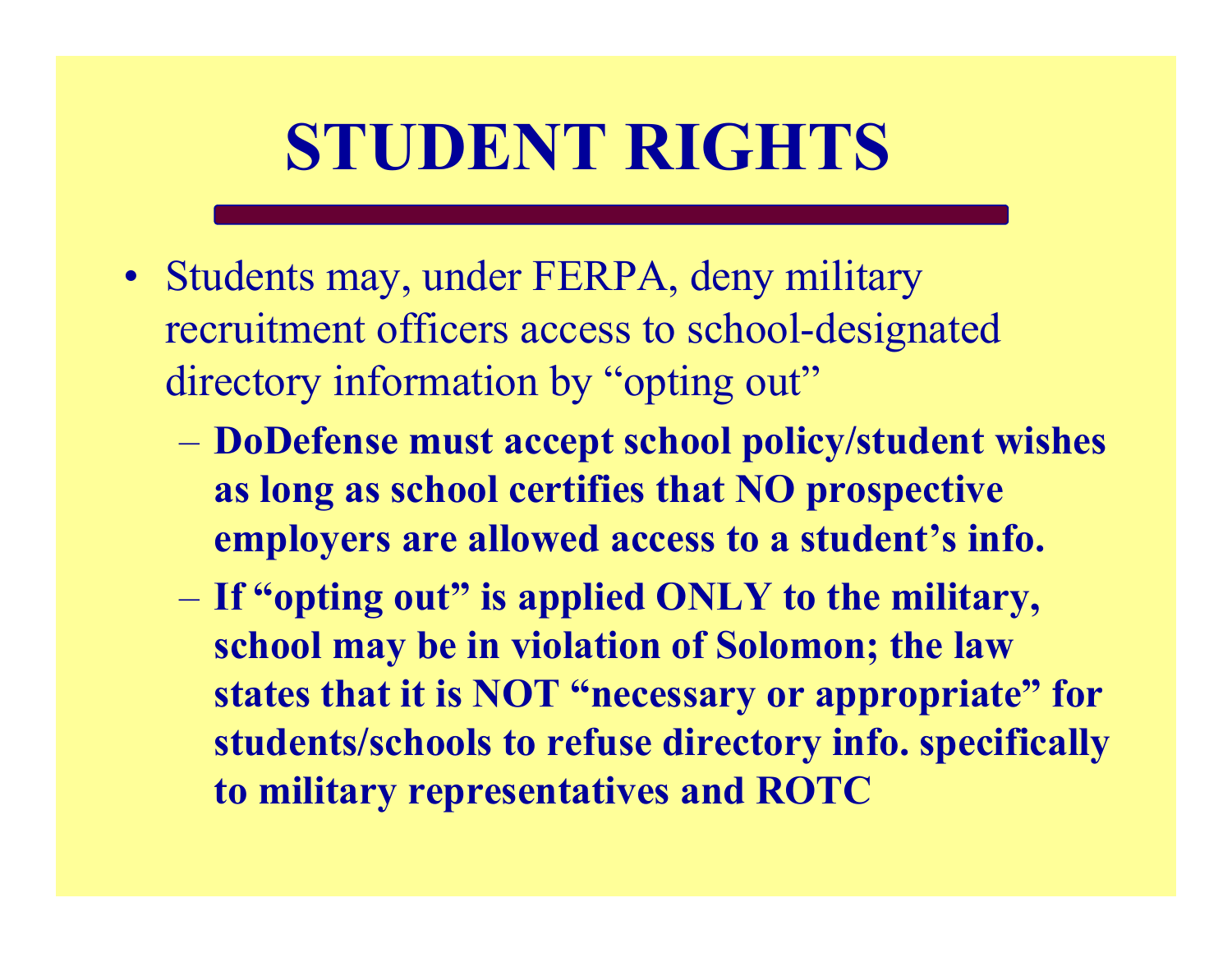## **INSTITUTIONAL RIGHTS**

- Institutions can charge and set a "reasonable & customary" fee to the military for reporting
- Pacifist institutions (based on a historical religious affiliation) are exempt from Solomon
- If info. requested by military is not collected by the school, the school is not in violation of Solomon (but must provide written explanation & directory info. it does collect)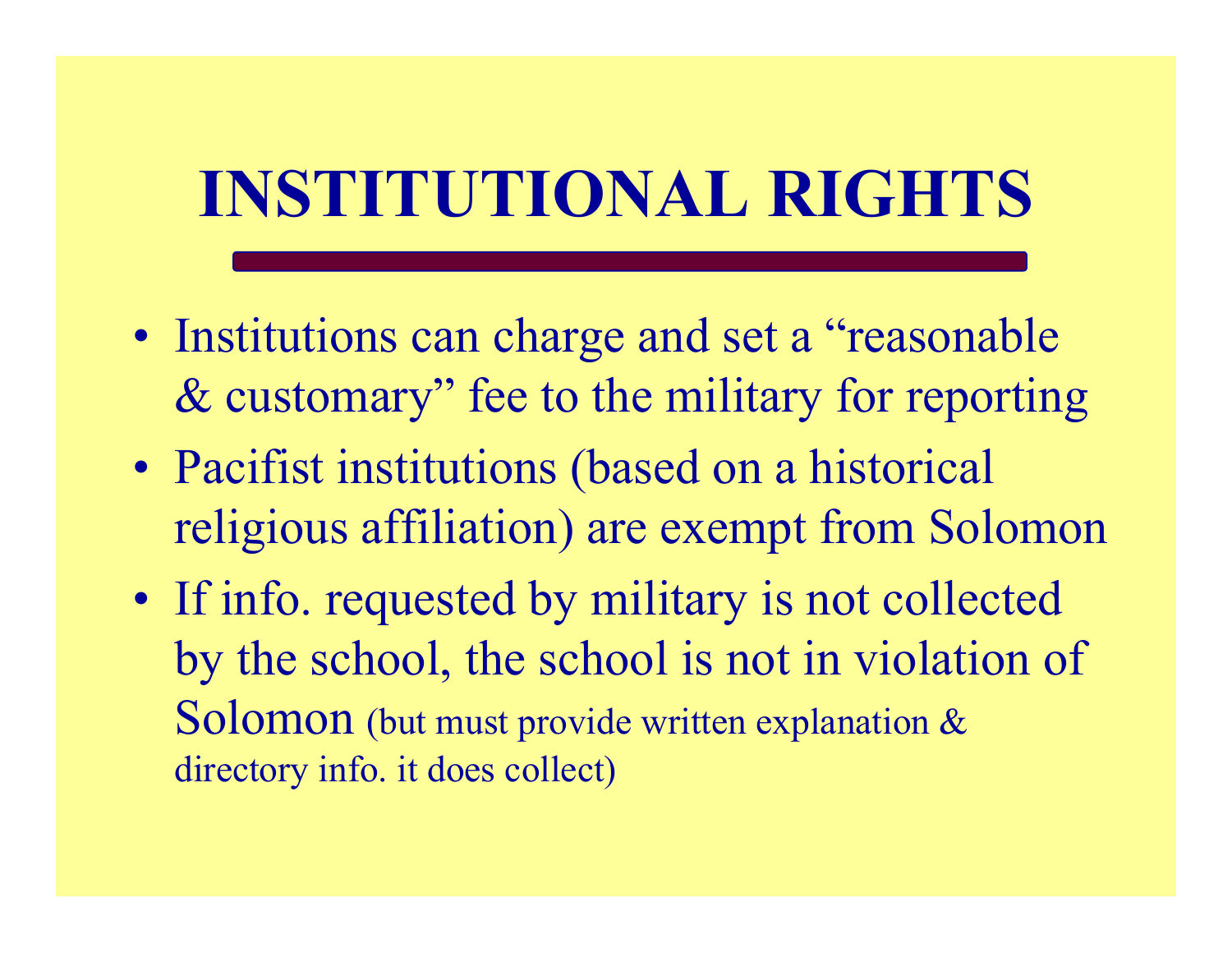# **OTHER LEGAL CONSIDERATIONS**

- If sub-element of institution (i.e., undergrad/ professional schools) violates Solomon, the parent institution is **not** liable and larger system funding will not be affected. EXCEPTION: A parent institution can now lose DoD funds if its sub-element denies the military access on campus/to student lists.
- Military units eligible to make Solomon requests: 12 units for 4 branches of service and ROTC
- Each military branch unit may request "student recruiting information" ONCE A TERM only